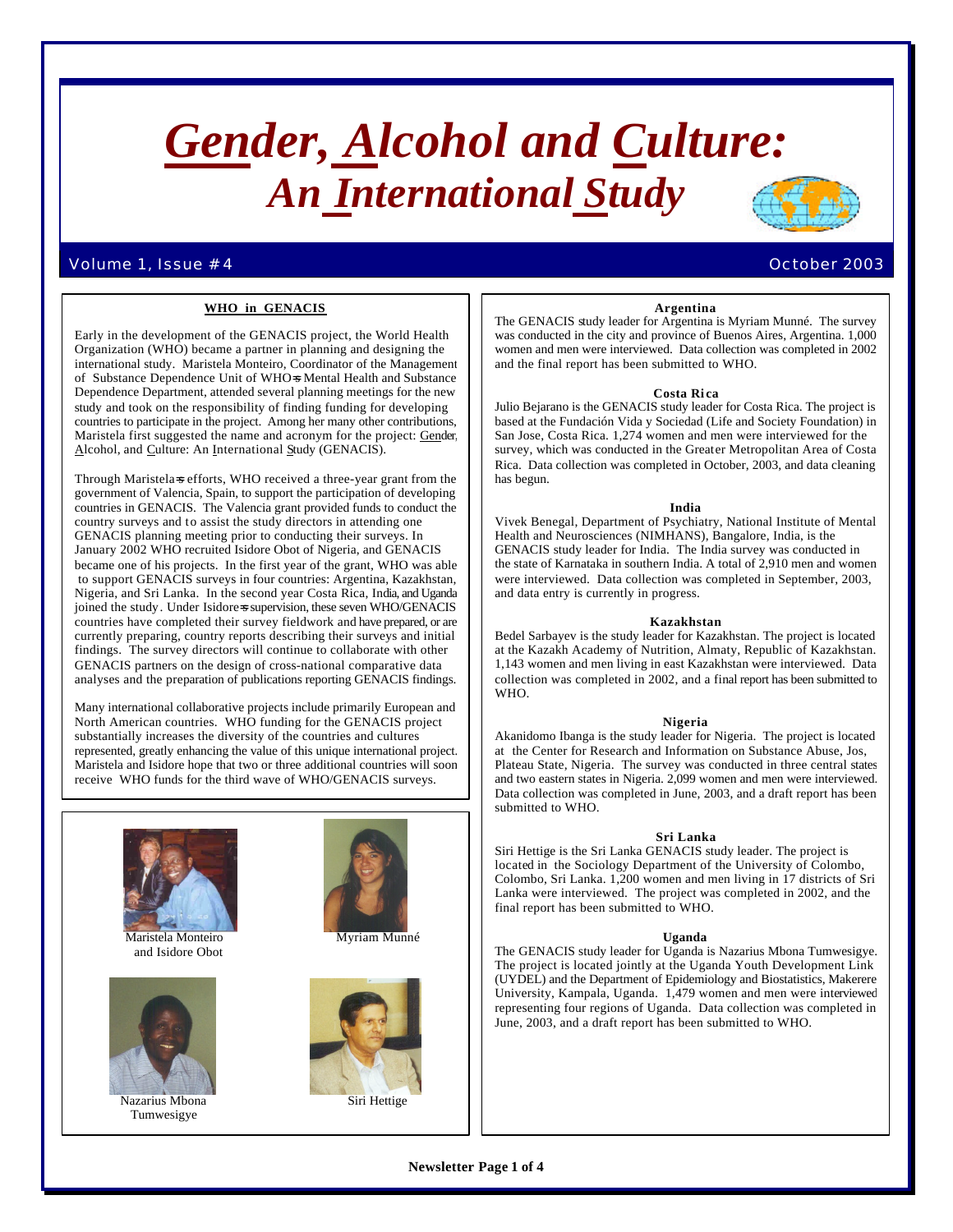| <b>GENACIS Fourth Semi-Annual Meeting</b>                                  |                                                                                                                                                                                          | <b>GENACIS/EU Fourth Semi-Annual Meeting</b><br><b>Preliminary Agenda</b> |                                                                                                                                                                      |
|----------------------------------------------------------------------------|------------------------------------------------------------------------------------------------------------------------------------------------------------------------------------------|---------------------------------------------------------------------------|----------------------------------------------------------------------------------------------------------------------------------------------------------------------|
| Hotel Albrechtshof, Albrechtstraße 8, 10117 Berlin<br><i>(Bankettsaal)</i> |                                                                                                                                                                                          | 9 - 12 November 2003                                                      |                                                                                                                                                                      |
| <b>SUNDAY, 9 November 2003</b>                                             |                                                                                                                                                                                          | Hotel Albrechtshof, Albrechtstraße 8, 10117 Berlin                        |                                                                                                                                                                      |
| <b>Preliminary Agenda</b>                                                  |                                                                                                                                                                                          | SUNDAY, 9 November 2003<br>EU mid-term review (room: Bankettsaal) and     |                                                                                                                                                                      |
| <b>SUNDAY, 9 November 2003</b>                                             |                                                                                                                                                                                          |                                                                           | WHO/GENACIS paper groups (rooms: Fliedner, Spener, Francke)                                                                                                          |
|                                                                            | 09:00 - 10:30 WHO-funded members                                                                                                                                                         | MONDAY, 10 November 2003<br>$9:00-10:30$                                  |                                                                                                                                                                      |
| $10:30 - 11:00$                                                            | <b>COFFEE BREAK</b>                                                                                                                                                                      |                                                                           | <b>Plenary: Bankettsaal</b><br>Introductions (UND/WHO/EU)                                                                                                            |
|                                                                            | $11:00 - 12:00$ WHO-funded members                                                                                                                                                       |                                                                           | Discussion of agenda<br>Timeline and tasks<br>Overview of data centralization                                                                                        |
|                                                                            | 12:00 - 13:30 LUNCH BREAK                                                                                                                                                                |                                                                           |                                                                                                                                                                      |
|                                                                            | 13:30 - 18:00 Work area groups (non-EU members) divide<br>into article subgroups (articles showing most<br>progress and/or greatest need for discussion):                                | $10:30-11:00$<br>11:00-12:30                                              | <b>COFFEE BREAK</b><br><b>Plenary: Bankettsaal</b><br>Overview of progress: Work packages 2 (drinking<br>patterns), 3 (drinking problems), 4 (alcohol &<br>violence) |
|                                                                            | 13:30 - 14:30 Drinking Patterns/Contexts (Tom Greenfield)                                                                                                                                |                                                                           |                                                                                                                                                                      |
|                                                                            | 14:30 - 15:30 Drinking Problems (Isidore Obot)                                                                                                                                           | 12:30-14:00<br>14:00-15:30                                                | <b>LUNCH</b><br>Parallel workshops and article working groups:<br>Drinking patterns (4 groups)                                                                       |
|                                                                            | 15:30 - 16:00 COFFEE BREAK                                                                                                                                                               |                                                                           | Social inequality (1 group)                                                                                                                                          |
|                                                                            | 16:00 - 17:00 Alcohol-Related Violence (Kate Graham)<br>Social Inequality/Social Roles (Andrée Demers)                                                                                   | 15:30-16:00<br>16:00-17:30                                                | <b>COFFEE BREAK</b><br>Parallel workshops and article working groups:<br>Drinking patterns (4 groups)                                                                |
| $17:00 - 18:00$                                                            | Sexuality and Intimacy (Marja Holmila & Louise<br>Nadeau)                                                                                                                                |                                                                           | Social inequality (1 group)                                                                                                                                          |
|                                                                            | Health and Lifestyle (Moira Plant)                                                                                                                                                       | TUESDAY, 11 November 2003                                                 |                                                                                                                                                                      |
| 18:00                                                                      | <b>ADJOURN</b>                                                                                                                                                                           | $9:00-10:30$                                                              | Parallel workshops and article working groups:<br>Drinking problems (4 groups)                                                                                       |
| EU/GENACIS (Gender and Alcohol: A Multi-national Study)                    |                                                                                                                                                                                          |                                                                           | Societal-level predictors (1 group)                                                                                                                                  |
| <b>Fourth Semi-Annual Meeting: Mid-Term Review</b>                         |                                                                                                                                                                                          | $10:30-11:00$                                                             | <b>COFFEE BREAK</b>                                                                                                                                                  |
|                                                                            | <b>SUNDAY, 9 November 2003</b><br><b>Preliminary Agenda</b>                                                                                                                              | 11:00-12:30                                                               | Parallel workshops and article working groups:<br>Drinking problems (4 groups)<br>Societal-level predictors (1 group)                                                |
|                                                                            | 10:00 - 10:30 Introductions and Overview<br>10:30 - 10:45 Work Package 7 (Kim Bloomfield)                                                                                                | 12:30-14:00<br>14:00-15:30                                                | <b>LUNCH</b><br>Parallel workshops and article working groups:<br>Alcohol-related violence/sexual violence<br>Country profiles                                       |
|                                                                            | 10:45 - 10:55 Discussion WP 7<br>10:55 - 11:20 Work Package 1 (Gerhard Gmel)<br>11:20 $-11:30$ Discussion WP 1                                                                           | 15:30-16:00<br>16:00-17:30                                                | <b>COFFEE BREAK</b><br>Workshop and article working groups:<br>Alcohol-related violence/sexual violence                                                              |
| $11:30 - 12:00$                                                            | <b>COFFEE BREAK</b>                                                                                                                                                                      | 17:30-18:30                                                               | Meeting of Steering Committee and WP leaders                                                                                                                         |
|                                                                            | 12:00 - 12:20 Work Package 2 (Pia Mäkelä, presented by Marja                                                                                                                             | 19:30                                                                     | Group dinner                                                                                                                                                         |
|                                                                            | Holmila)<br>12:20 $-12:30$ Discussion WP 2<br>WEDNESDAY, 12 November 2003                                                                                                                |                                                                           |                                                                                                                                                                      |
|                                                                            | $12:30 - 12:50$ Work Package 3 (Ronald Knibbe)<br>$12:50 - 13:00$ Discussion WP 3                                                                                                        | 9:00-10:30                                                                | Parallel workshops and article working groups:<br>Sexuality and intimacy                                                                                             |
|                                                                            | 13:00 - 14:30 LUNCH BREAK                                                                                                                                                                |                                                                           | Health and lifestyle                                                                                                                                                 |
|                                                                            |                                                                                                                                                                                          | 10:30-11:00                                                               | <b>COFFEE BREAK</b>                                                                                                                                                  |
|                                                                            | 14:30 - 14:50 Work Package 4 (Karen Helmersson-Bergmark)<br>14:50 - 15:00 Discussion WP 4<br>15:00 - 15:20 Work Package 5 (Kim Bloomfield/Gerhard Gmel)<br>15:20 - 15:30 Discussion WP 5 | 11:00-12:30                                                               | Parallel workshops and article working groups:<br>Sexuality and intimacy<br>Health and lifestyle                                                                     |
|                                                                            | 15:30 - 15:50 Work Package 6 (Giora Rahav)<br>15:50 $-16:00$ Discussion WP 6                                                                                                             | 12:30-14:00<br>14:00-16:00                                                | <b>LUNCH</b><br><b>Plenary: Spener-Fliedner</b><br>Plenary: all work areas                                                                                           |
|                                                                            | $16:00 - 16:30$ Wrap up session / feedback from reviewers                                                                                                                                | 16:00                                                                     | Adjourn                                                                                                                                                              |
|                                                                            |                                                                                                                                                                                          |                                                                           |                                                                                                                                                                      |
|                                                                            |                                                                                                                                                                                          |                                                                           |                                                                                                                                                                      |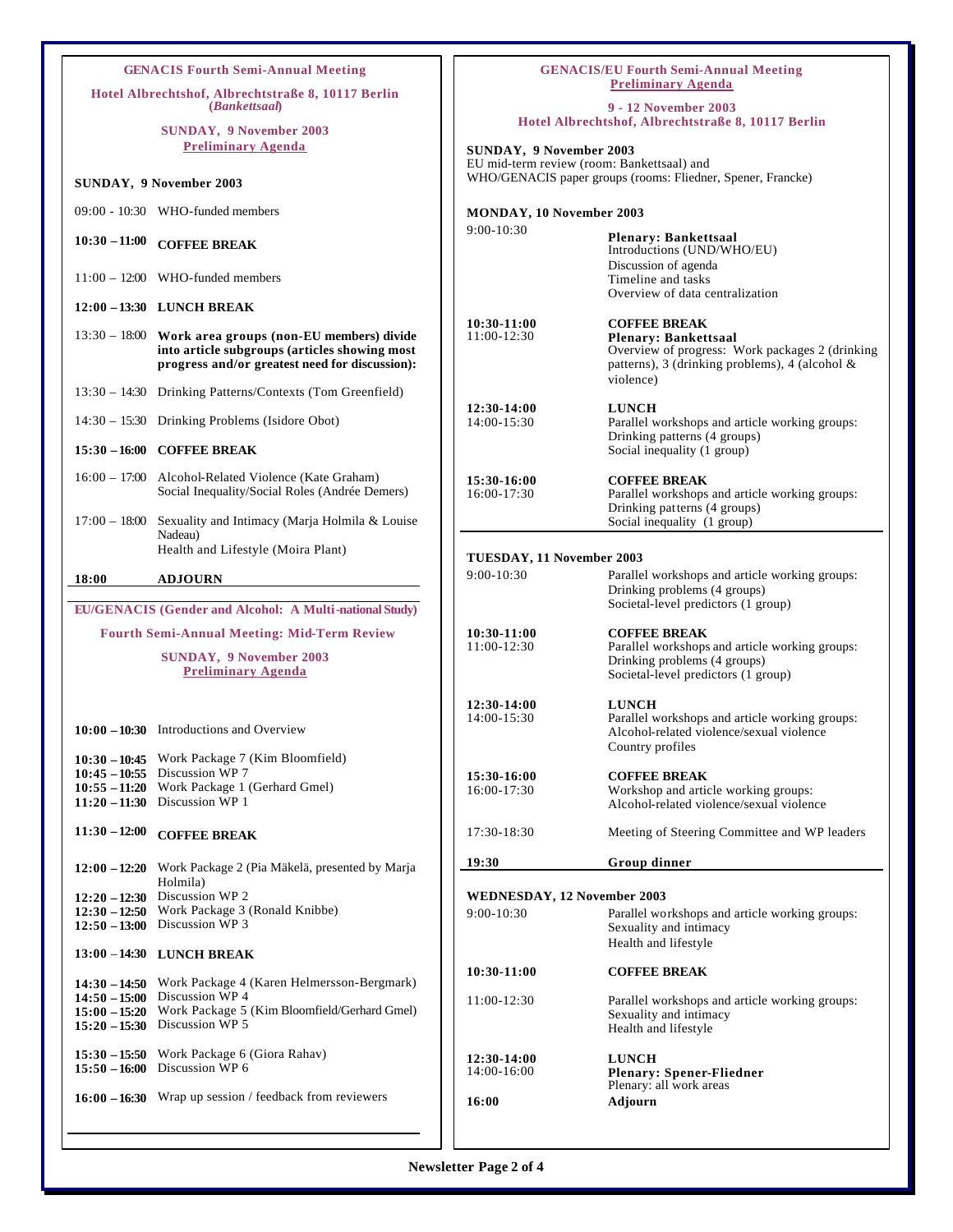# **4th semi-annual EU/GENACIS meeting in Berlin – Nov 9 - 12, 2003**

# **General Information**

# **This general information sheet includes details on:**

- **Hotel**
- ÿ Transportation (local)
- ÿ Restaurants/Sightseeing
- ÿ Miscellaneous information (e.g., tipping)

# **Address of hotel and conference site:**

Hotel Albrechtsthof Albrechtstraße 8 10117 Berlin Tel. +49-30-308 86-0 Fax +49-30-308 86 100 **http://www.hotel-albrechtshof.de/**

S + U train station: Friedrichstraße

Breakfast at the hotel is included in the price of your room. Single room: 89 Euros, Double room: 105 Euros (FU flat rate).

**Internet access in the hotel:** The rooms have modem ports. If you wish access, please request it at the reservation desk so that it can be activated. You may surf by calling access via the German provider T-Online. Unfortunately, 0,30 Euros are charged for one minute, i.e., if you have internet access for 30 minutes you will have to pay 9 Euros (approx. 11 US \$!)

*Internet access in the meeting rooms*: This is possible, but the EU project has no funding for internet costs during a meeting; therefore each participant who wishes access has to pay at his or her own expense.

**Internet café:** Please find on the map below the location of the **internet café "netlounge."** Prices are as follows: First 30 minutes  $= 1,30$  Euros First 60 minutes =  $2,50$  Euros<br>Second hour =  $2,40$  Euros  $= 2.40$  Euros Adress: Auguststraße 89, 10117 Berlin, Tel. 030-24 34 25 97 Open hours: 12:00 – 24:00

**Photocopies** may be made at the hotel reception, price: 10 cent/each.

# **Arrival by train**

**Ostbahnhof:**

**Taxi to the hotel:** costs approx.  $10 \in$ 

**Public transportation:** costs 2.10 € (valid 2 hours)

Take the S-train **S 7** (direction Zoologischer Garten) or **S 5** (direction Friedrichstr.) **or** 

**S 75** (direction Spandau DB) to **"Friedrichstraße"** from there you have a 10 minute walk to the hotel (see map) - approx. 30 minutes total from train station to hotel

# **Bahnhof Zoologischer Garten:**

**Taxi to the hotel:** costs approx.  $12 \in$ 

**Public transportation:** costs 2.10 € (valid 2 hours)

Take the S-train **S 9** (direction Flughafen Berlin-Schönefeld) **or S 75** (direction Wartenberg) and get off at **"Friedrichstraße"** from there you have a 10 minute walk to the hotel (see map) - approx. 30 minutes total from train station to hotel

# **Arrival by plane**

# **Tegel Airport:**

**Taxi to the hotel:** approx. 20  $\in$ 

**Public transportation:**  $2.10 \text{ } \in \text{(valid 2 hours)}$ **TXL airport bus**. Price: 2.10 € (if you have the words "BVG" and "VBB" printed on your ticket, the transportation is free)

1) **Bus 128** (direction U Osloer Str.). Take to "U Kurt-Schumacher-Platz" . Change to the U-train: **U 6** (direction Alt-Mariendorf) and get off at "**Friedrichstraße** ". The hotel is approximately a 10 minute walk from the station (see map) -approx. 60 minutes total from airport to hotel

2) **TXL airport bus** (direction U Alexanderplatz). Take to **"Karlplatz".**  The hotel is approximately an 11 minute walk from there (see map) - approx. 50 minutes total from airport to hotel

#### **Schönefeld Airport:**

**Taxi to the hotel:** approx. 30  $\epsilon$ 

**Public transportation**: 2.10 € (valid 2 hours)

At the **"S"-train** station "Flughafen Berlin-Schönefeld" you take either

1) S-train **S 9** (direction Spandau DB) to S + U station **"Friedrichstraße"** from there you have a 10 minute walk to the hotel (see map) - approx. 60 minutes total from airport to hotel or

2) **RE 5** train (direction Stralsund, Bahnhof FA) or **RE 4** train (direction Rostock) to **"Friedrichstraße"** from there you have a 10 minute walk to the hotel (see map) - approx. 45 minutes total from airport to hotel

#### **Tempelhof Airport:**

**Taxi to the hotel:** approx.  $12 \in$ 

**Public transportation:** 2.10 € (valid 2 hours)

Take the U-train **U 6** (direction Alt-Tegel) from station "Platz der Luftbrücke" and get off at **"Friedrichstraße"** from there you have a 10 minute walk to the hotel (see map) - approx. 30 minutes total from airport to hotel

#### **Tipping**

Service is generally included in all prices in Germany, but it is customary to leave a modest tip in restaurants, taxis, bars, etc., of about 5-10% .

Website of the **Berlin Tourist Office** : http://www.btm.de/index.html.en

**Weather in November in Berlin**: chilly, could also be rainy, usually 0-8 degrees Celsius during daytime; sometimes it could snow. For exact information we recommend that you visit the above website link of the Berlin Tourist Office shortly before your departure to Berlin. You will find a weather forecast for Berlin in the frame on the right side.

#### **GENACIS group dinner in Berlin on Tuesday evening, November 11, at 7:30 p.m.**

During our first joint meeting day (on Nov 9 the EU-GENACIS members will meet separately), **Monday, November 10**, Friederike Fröhner, Jürgen Eckloff and/or Stephanie Kramer and Ulrike Grittner will distribute dinner vouchers to all participants who registered or would like to register for the Tuesday night dinner.

**Please be ready to give Jürgen, Friederike, Ulrike and Stephanie 27 Euros for the cost of the dinner.**

# **Newsletter Page 3 of 4**